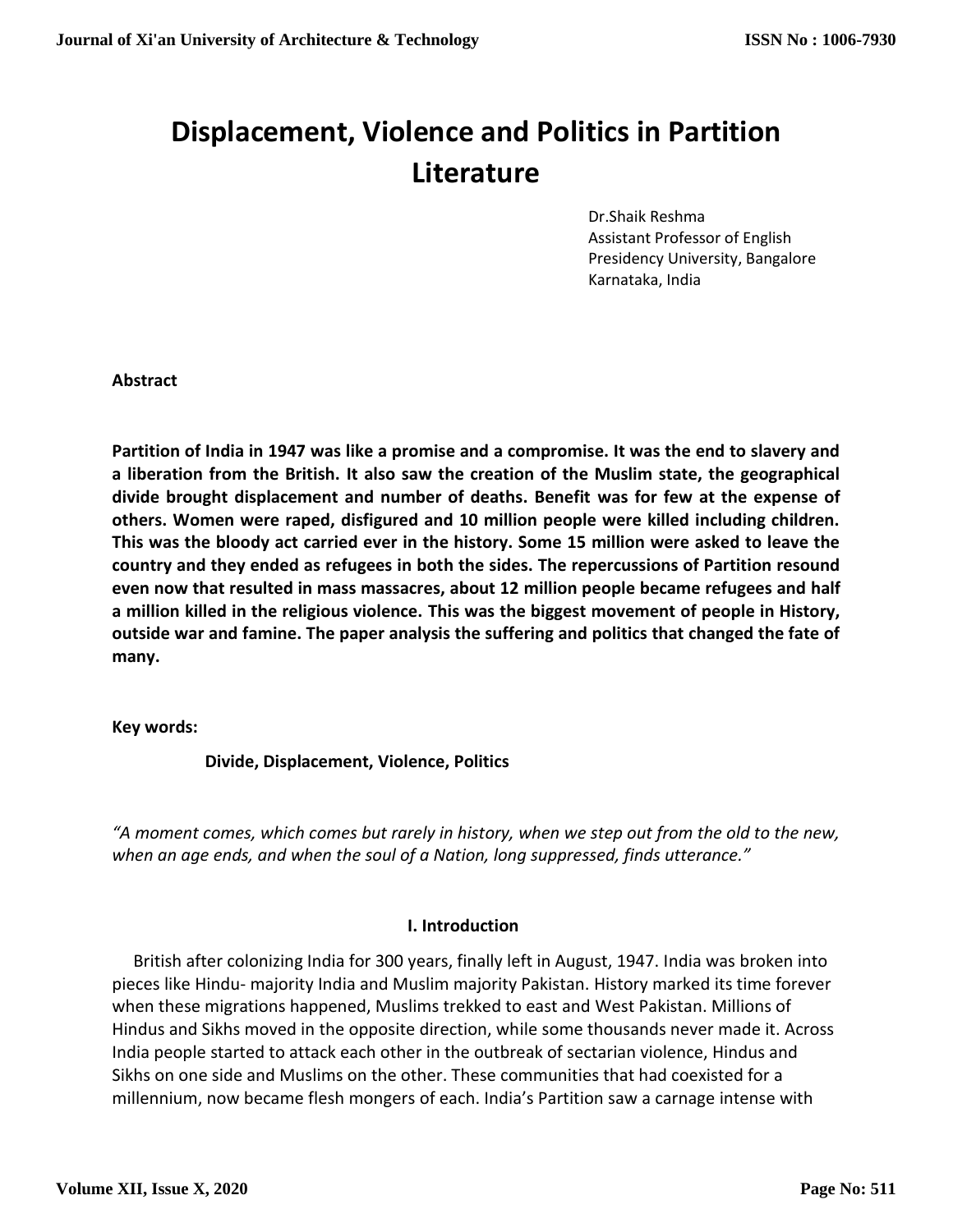massacres, mass abductions and sexual violence. Women were raped and later disfigured or tried to dismember.

 Nisid Hapri writes, " Midnight's Furies" Gangs of killers set whole villages aflame, hackling to death men and children and the aged while carrying off young women to be raped. Some British soldiers and Journalists who had witnessed the Nazi death camps claimed that India's Partition saw worst of the brutalities ever," like pregnant women were killed and the infants were burned. It is written that fifteen million people were displaced by the year 1948 and two million were dead.

 Pakistani historian Ayesha Jalal says " the central historical event in twentieth century, South Asia, it's a defining moment that is neither beginning nor end, Partition continues to influence how the people and states of post-colonial South Asia envisage their past, present and future."

What made the British to leave India? The reason was Britain left without resources to control its imperial assets after the Second World War. Sometimes its exit seems to be a hasty and a messy decision. British rule was always confined to revolts and to extreme suppressions. India is known for its famous amalgamated culture that has spawned a vast literature. Polarization of communities happened during 20<sup>th</sup> century, an attempt was made to pen down old memories of Partition for the present generation. Islamic conquests happened in the eleventh century, with the capture of Lahore, in 1021. The medieval Sanskrit inscriptions identify the Central Asian invaders by this term, instead they are better known by linguistic and ethnic affiliations like Turushka-Turks probably these people were not seen in terms of their religious identity. Conquests happened by the destruction of sites, India embraced and tried to transform these new arrivals. Hybrid Indo- Islamic civilization emerged with hybrid languages like Deccani and Urdu which has a mix of Sanskrit- with Turkish, Persian and Arabic words. Around a fifth of South Asia's population came to identity as Muslims. The Sufi's were inspired by Hindu Scriptures. The village folk experienced two faiths blending into one. Hindus visited the Sufi shrines and Muslims left offerings at Hindu shrines. Sufis were numerous in Punjab and Bengal and centuries later saw the worst of violence.

 Cultural mixing took place in the entire subcontinent, the Sultan of Delhi was keen to know about the incarnation of god Vishnu and crowned Prince Dara Shikoh, translated Bhagavad Gita into Persian, "The mingling of two Oceans, The last Mughal emperor wrote that Hinduism and Islam, share the same essence."

In the 19<sup>th</sup> century India was the most happiest ever where traditions, cultures cut across religious groups, people never tried to defined themselves as Hindus or Muslims, but the British tried to manipulate and erode these traditions by placing their stamp.

Alex Von Tunzelmann says "The British started to define 'Communities' based on religious identity and attach political representation to them, many Indians stopped accepting the diversity of their own thoughts and began to ask themselves in which of the boxes they belonged."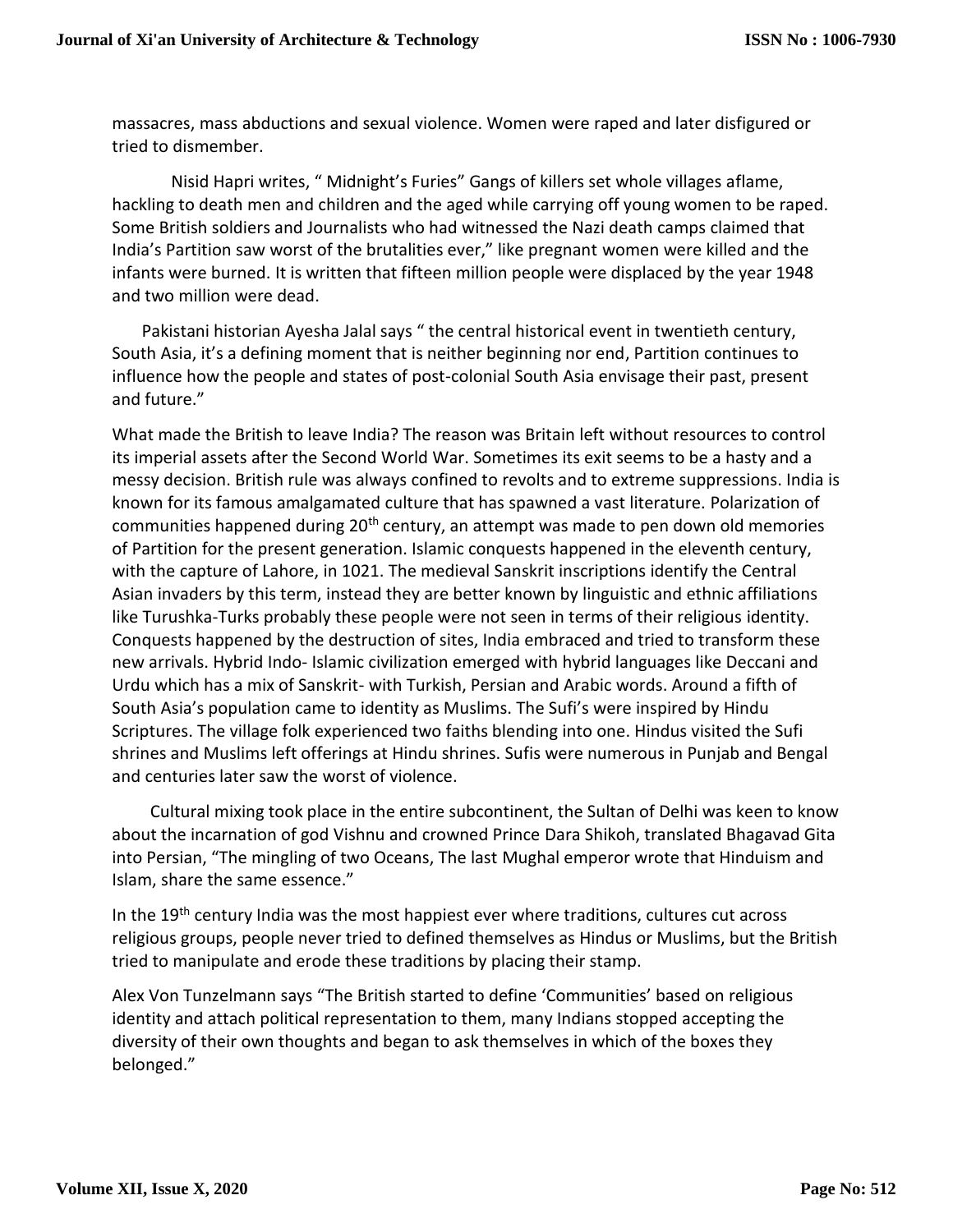The word Partition would have been eliminated from the context, Patrick French in "Liberty or Death," tells, how much came down to a clash of personalities particularly between, Muhammad Ali Jinnah and other leaders, and all of them are highly qualified, partly educated in England, born and brought up in Gujarati tradition.

Who is Muhammad Ali Jinnah? He is the man most responsible for creation of Pakistan. He is seen as villain in Indian history and for Pakistan, the father of the nation. Jinnah as a personality written in history seems to be strong, determined and a haughty personality. He in ways is the architect of Islamic Republic of Pakistan. He rarely visited mosque, married glamorous daughter of a Parsi businessman. Indeed a stylish guy, famous for his Saville Row Suits and ties. Jinnah was affected by spiritual sensibilities in politics, he believed this would give way to religious chauvinists on all sides. He spent his early political career during the First World War and tried to bring the Muslim League and Congress party together. He is the eldest son of seven children, belonged to Khoja caste, Hindus who converted to Islam. He made up his mind to become a barrister, interested in British Political system and influenced by the Liberalism of William.E. Gladstone, who was the then Prime Minister. He actively participated in the 1906 sessions of the Indian National Congress, this was his first entry into politics. Four years later, elected to the Imperial Legislative Council- his beginnings of a long and distinguished parliamentary career.

 The All India Muslim League was founded and Jinnah's endeavors to bring about political unity among Muslims and Hindus earned him the title "the best ambassador of Hindus – Muslims unity," coined by Gokhale. He left the non-cooperation movement and Congress party in 1920 as he believed it had a different approach and seems partial to one particular sect. He continued to be a firm believer in unity of the Nation, irrespective of caste and creed. Relations between Hindus and Muslims started to deteriorate when the Congress party decided not to include the league in the formation of provincial government and soon Muslim discontent became furious and boundless. Jinnah feared that Muslims would be refrained from all prospects of advancement within the country. So he started to convert the Muslim League into a powerful instrument for unifying the Muslims into a Nation. The league adopted a resolution to form a separate Muslim State, Pakistan; on March 22-23, 1940 in Lahore.

## **Jinnah as a leader:**

Mrs. Vijay Lakshmi Pandit, Nehru's sister writes, "If the Muslim league had two Gandhis and 200 Azads and Congress had only one Jinnah, then India would not have been divided."

This statement says about the fact that it is Jinnah who fought the case of Muslim hood in India and won through his skills. He dominated as a leader and joined the All India Muslim League (AIML) in 1913. In fact Gandhi and Jinnah hailed from Guajarati families. This similarity seemed to be an ending, as Jinnah appeared professional and Gandhi attired as a perfect holy man. Jinnah was not a religious person and had very little to do with the sects. He firmly opposed the Non Cooperation movement in 1920. The election of 1937 proved to be a turning point in the relations between the two organizations as the Congress party decided not to include the Muslim league in the formation of Provincial governments. It was not the religious persecution that Jinnah feared, but the future exclusion of Muslims from all prospects of advancement. The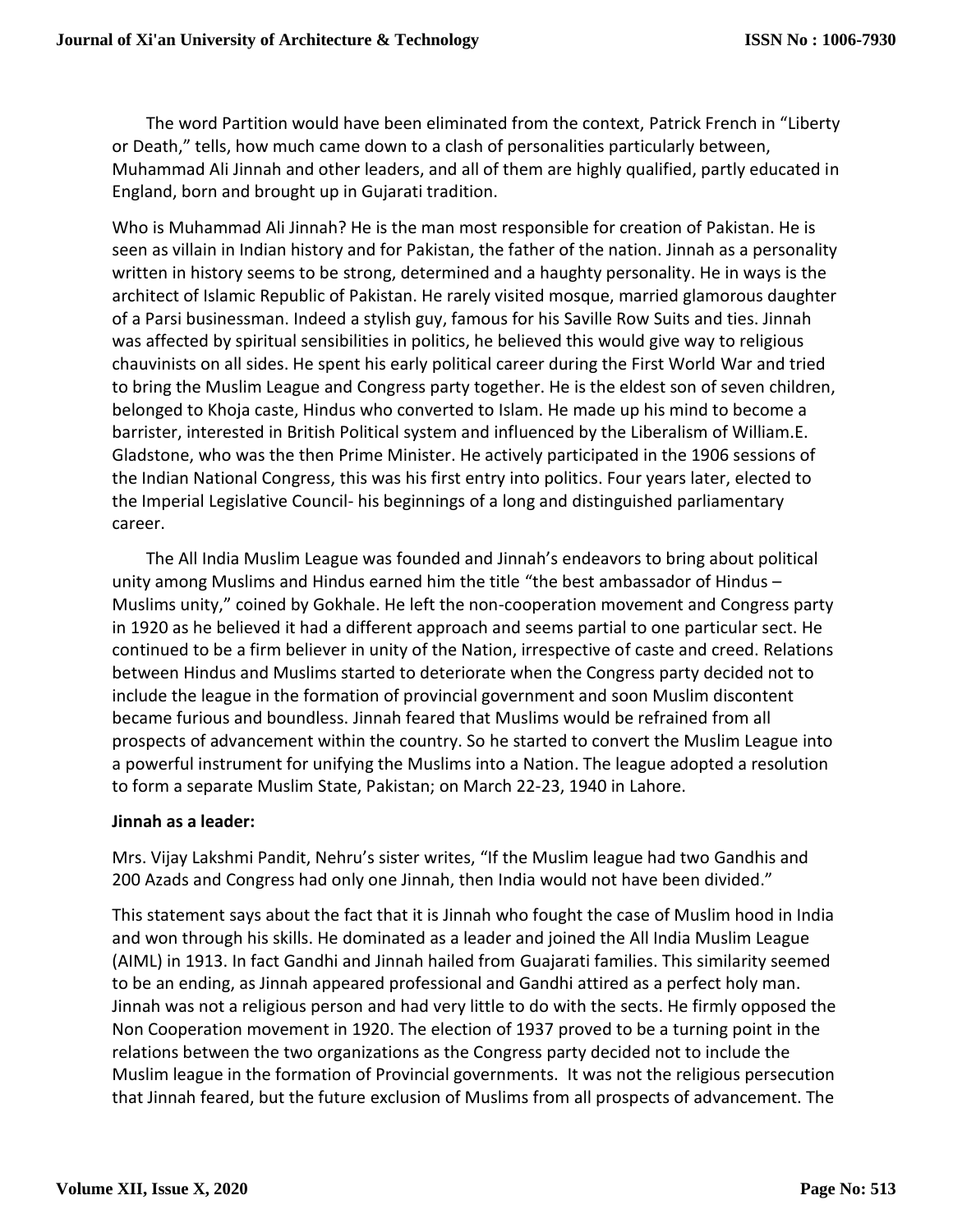power was controlled in close-knit structure of social organization. He carried out a nationwide campaign and the Muslim league turned into a powerful instrument with the effect as many started to unify. On March in 1940 in Lahore, it adopted a resolution to form a separate state.

During 19<sup>th</sup> century India saw several nationalist movements, this happened because of the British policies on education and in various other fields like transportation and communication. The Indian National congress went ahead calling Britain, to quit India. In 1943, the Muslim League also passed a resolution demanding the British divide and quit. Reasons are many for the separate Muslim homeland. All the three parties were responsible for a separate state, like the Congress, the British and the Muslim League. British followed a divide – and rule policy in India, this seems to be their ideology. The differentiation was made based on which sect one belongs to, they gathered more information on religious texts. British were scared of the potential threat from Muslims, who were the former rulers of this sub-continent, just to win over them, they established Mohammed Anglo Oriental College at Aligarh and gave support to the All-India Muslim Conference and the ideology of separate state 'Pakistan,' literally emerged. When the league started to have its own shape, Muslims were placed on a separate electorate. This fire liberated gave a breeze of separateness of Muslims in India into the Indian electoral process. Another incident was again different from the perspective of the British when Congress did not support British during the Second World War, now the entire plot changed when the Muslim league gave full-fledged support to the British, the civil Dis-obedience movement and the Congress withdrawal from politics helped the league gain power. The league was able to gain immense power from the strong ministries in the province which had large Muslim population and it attracted others. Some hope expected but the Congress rejected the Interim government set up under the Cabinet Mission plan in 1942, which convinced the Muslim league and Partition was the only course to take a shape of new state. Great reformers like Raja Ram Mohan Roy and Ishwar Chandra Vidhya sagar ideals were not followed, the Congress's spectacular electoral success in 1937 did nothing to raise the confidence of Muslims, very few knew about the Lucknow pact- what it is all about? It arrived at a joint session of the Congress and the Muslim league in 1916. Jinnah played a major role and hailed as an apostle of Hindu-Muslim Unity by Sarojini Naidu.

 Electoral victory of the liberals in 1906 marked a new era in the reforms for British India. The Jallianwala Bagh incident turned millions of Indians to rebel, the Sikhs had no trust in "fair play." Gandhi was seen as a sage, chose Sathya and Ahimsa, Gandhi tried and assured people that one day the British can fall to its knees.

 Gandhi's mystic faith was followed by millions, his strategy was to put into effect to boycott British-made goods. Here a quarter of Indians did not respond to Gandhi's Satyagraha. The last quarter of the century was bursting with violence. Gandhi's policy promise launched the non-cooperation movement on August 1, 1920, his struggle was to boycott land taxes. Serious outcomes poured in in February 1922, when Indian police men were massacred by a mob of Sathyagrahis as result of "Promoting disaffection" towards British. Gandhi was put behind the bars for 6 years.

**Muslim separatism**: History is evident a quarter of India's population became circumspect of the Congress party. Hindu-Muslim riots claimed hundreds of lives in Malabar Coast. Jinnah was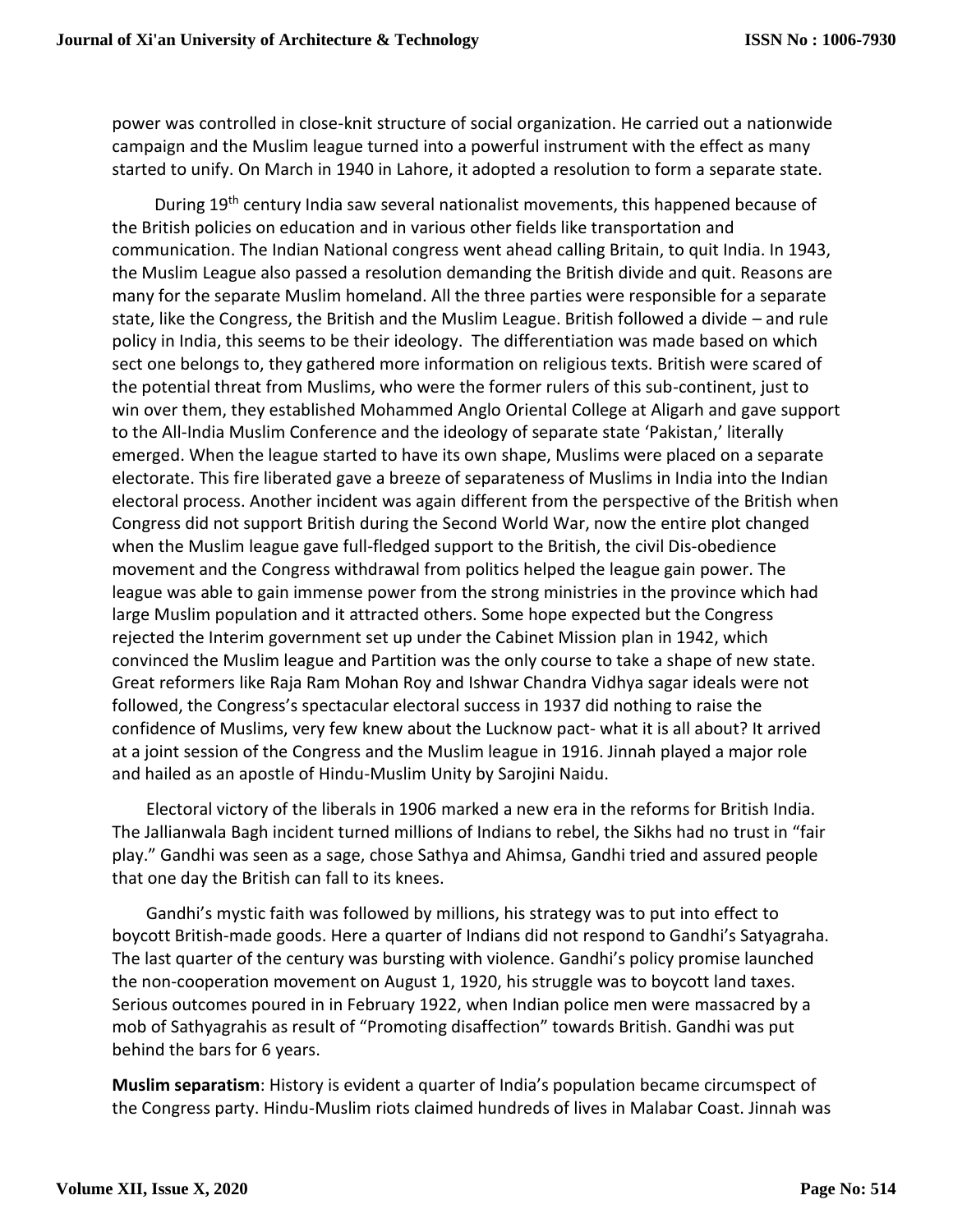the sole representative and a permanent President of Muslim league, here a new thinking of separatism from Indian Muslims was put on marking a separate statehood for the minority community.

 Sir Muhammad Iqbal while delivering a speech in Allahabad in 1930 proposed "the final destiny," his proposal included what became the major provinces of Pakistan-Punjab, Sindh, the Khyber and Baluchistan. 1937-1939 were the productive years of "third" party and immense growth for the Muslim league. Jinnah's voice was dominant and became strong that he alone can defend the rights of India's Muslims, elections proved effective that Jinnah's single-plank strategy helped him. Later league won all the 30 seats. Britain's Parliament passed the Independence act in July 1947 and gave order that the dominions of India and Pakistan be demarcated by midnight of August 14-15, 1947. New borders were made, people moved and believed it's their "shelter" and a million were slaughtered and seemed to be erroneous of what they believed.

Tara Singh says "The Muslims got their Pakistan, and Hindus got their Hindustan, but what did the Sikhs get?" The transfer of power got completed on August 14 in Pakistan and August 15 in India, the British Raj came to an end with the division of India.

## **II. Conclusion**

To conclude Partition was not a good decision.

Markandey Katju tells that " the British as a sole responsible for partition of India; he subjects Jinnah as a British agent who advocated for the creation of Pakistan in order to satisfy his ambition to become the 'Qaid-e Azam,' regardless of the suffering his actions caused to both Hindus and Muslims."

It is clear that Partition of India and Pakistan is one of the disastrous event in the 20<sup>th</sup> century. It affected people especially in Punjab. The states were divided on the basis of religious dominance. Apart from these riots, Cholera killed number of people due to lack of medical facility. Riots started in Punjab and eventually reflected on the whole nation. Fears of minorities became more and people saw displaced and inter-communal violence. People thrown out of their homes where they lived for generations. Lakhs of people irrespective of their religion lost their homes and lives as the Raj was not much helpful. Starvation, spread of disease and brutal killings happened and totally ignored. Thousands of people were killed for the crimes they never did. To conclude an undivided India would have been undoubtedly been more tolerant of diverse cultures, allowing each other to grow; without accompanying political instability, no divisions and politicization of religion by British or the art of 'divide and rule' setting the stage for conflicts. Ties with other nations would have been strong on the grounds of rising tolerance and acceptance of differences. Kashmir would be shining with its beauty as always and would have been belonged to India alone. Hampering China, India could have surpass and could have strengthen its presence in its neighborhood and beyond. Another advantage of an un-divided India would have been an extended maritime borders.